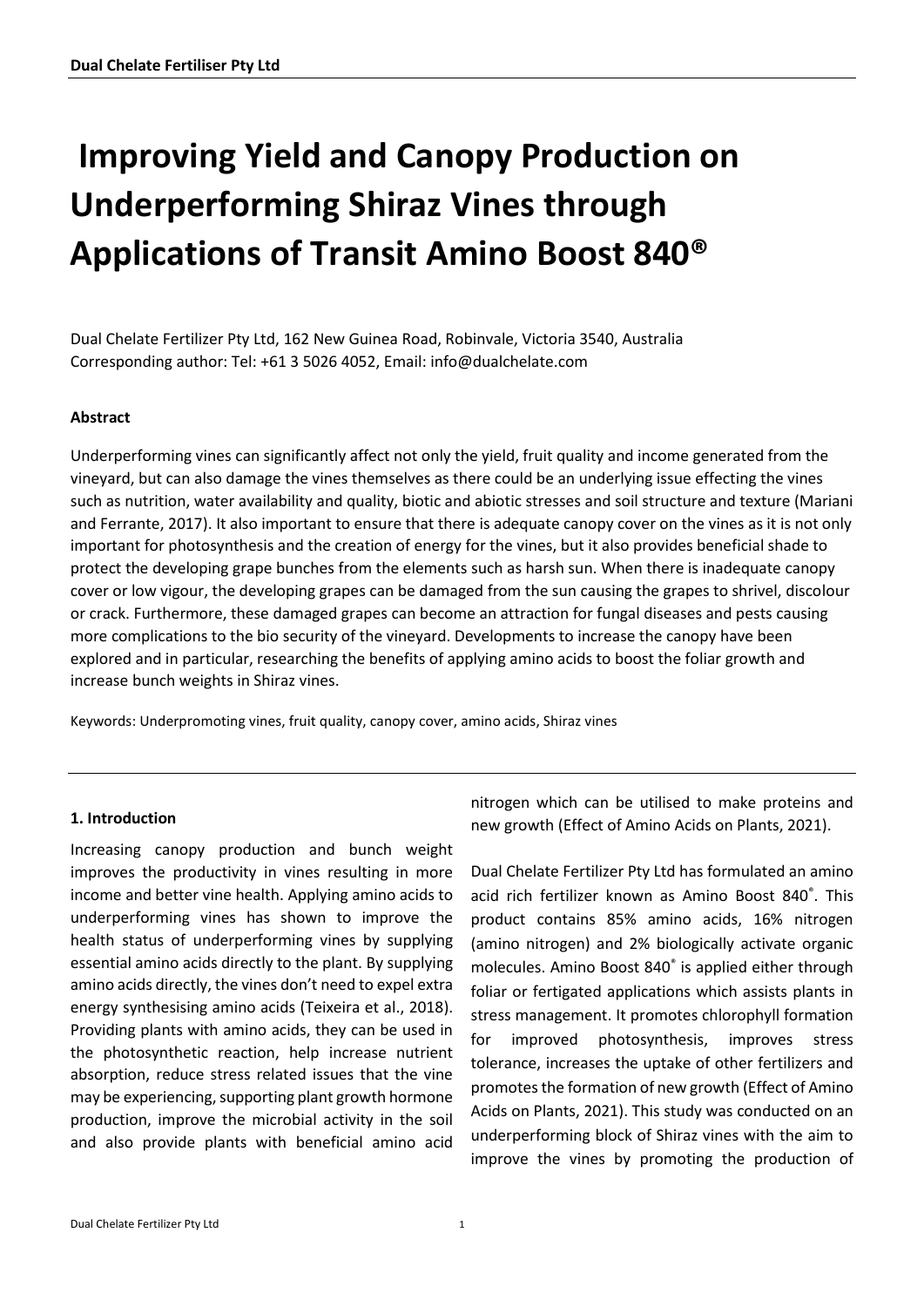adequate canopy and improving bunch weight and **4. Results**  berry quality.

#### **2. Objectives**

#### **The specific objectives of this trial were to:**

- To assess the performance of Amino Boost 840 in increasing canopy growth in Shiraz vines.
- Improve berry production and increase bunch weight through application of foliar and fertigated applications of Amino Boost 840

#### **3. Materials and Methods**

A block with old Shiraz vines in Mudgee, NSW was selected to receive applications of Amino Boost 840 due to the farm managers expressing concerns of underperformance. After examination of the block, it was identified that the Shiraz vines had low canopy production and low bunch weights. It was noted that there were no disease issues present in the block.

Amino Boost 840 was applied 3 times during the early growing season of the vines through foliar and fertigated applications. Below in table 1 shows the application rates and timings of Amino Boost 840.

**Table 1: Application rates and timings of Amino Boost 840 on underperforming Shiraz vines.**

| Treatment | <b>Application Rate</b> | <b>Application Time</b> |
|-----------|-------------------------|-------------------------|
|           | 3 kg/ha                 | Inflorescence           |
|           | (Fertigated)            | visible (E-L 12)        |
| Amino     | $1.5$ kg/ha             | Inflorescence           |
| Boost 840 | (Foliar)                | swelling (E-L 17)       |
|           | $1.5$ kg/ha             | Pea-size berries        |
|           | (Foliar)                | $(E-L 31)$              |

During and after application of Amino Boost 840, the block was regularly inspected to monitor the progress of the block. Photos were taken to measure the visual improvements.



**Figure 1: Image of a vine during the application of Amino Boost 840**



**Figure 2: Image of a vine after the application of Amino Boost 840**



**Figure 3: Image of a vine after the application of Amino Boost 840**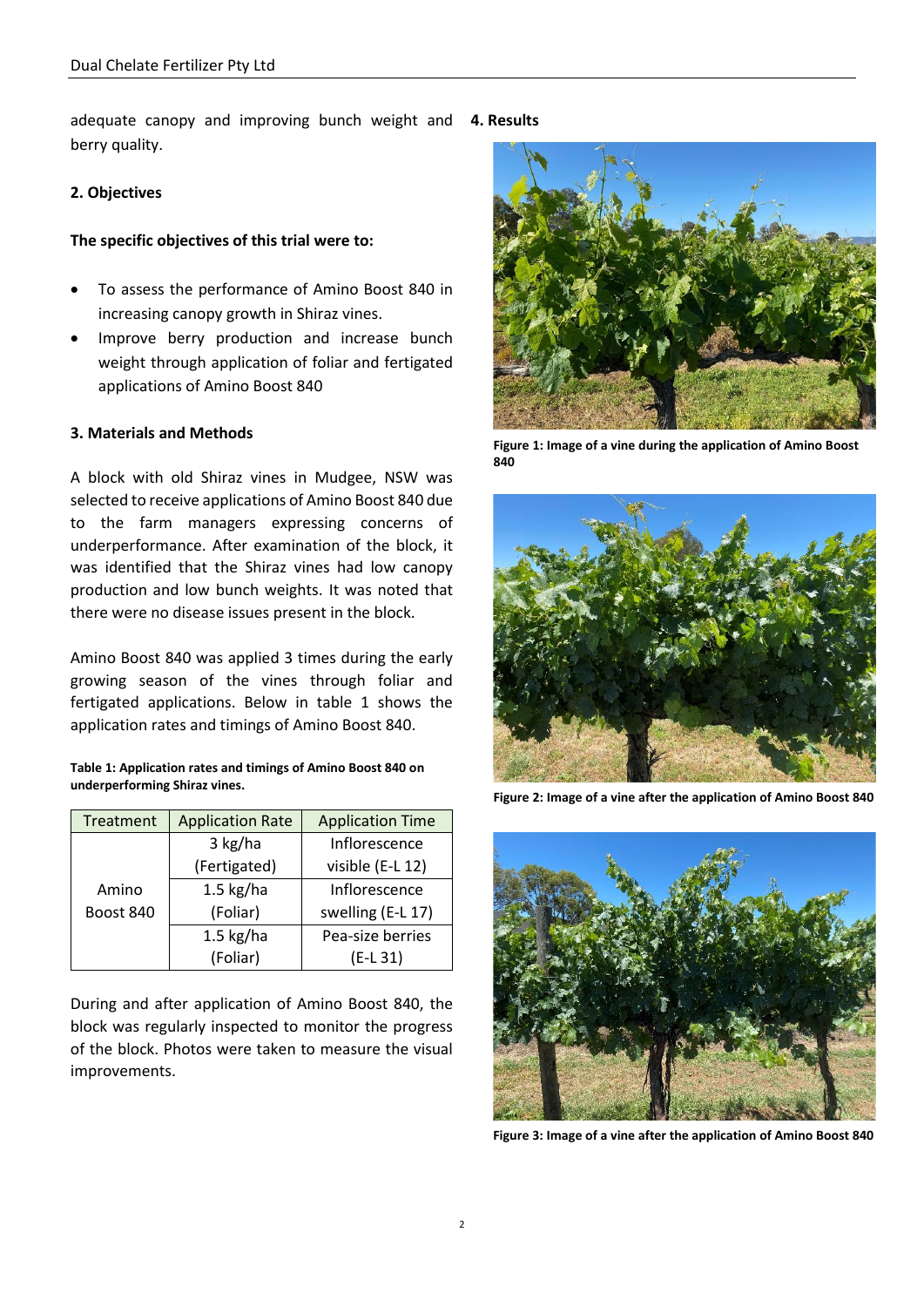

**Figure 4: Image of Shiraz grape bunches after Amino Boost 840 treatment**

#### **5. Discussion**

Amino Boost 840® is an amino acid rich fertilizer high in nitrogen based organic compounds and also bio stimulants. This formulation assists in improving plant stress tolerance, increasing the photosynthetic pathway, enhancing the uptake of other foliar applied fertilizers and also aids in the production of plant hormones such as Auxin which is necessary for new growth (Effect of Amino Acids on Plants, 2021).

This study was conducted on Shiraz grape vines which has shown to have poor vigour and hence low canopy growth. As mentioned previously, canopy cover in extremely important to the successful production and protection of table grapes. However, vine canopy cover can be influenced by many factors which can induce stress on the plant. Hence why Amino Boost 840® was applied to study the beneficial effects associated in increasing canopy cover and maintaining good berry growth while exposed to stressful growth.

Figure 1 shows a section of vine during applications of Amino Boost 840. It can be seen that there is very minimal and uneven canopy cover. At this time in the vines growth cycle, it is important to have good leaf production to maximise photosynthesis to ensure that there is enough sugar and energy production required to promote the production of flowers and good pollination. Good canopy cover also provides protection to these emerging flowers and protects them from the elements which otherwise may cause poor fruit production (Canopy Management, 2021).

Figures 2 and 3 show images of the vines after the applications of Amino Boost 840. It can be seen that there is a noticeable increase in the canopy cover with more lateral shoot growth as a result of increased apical meristem production. This reduced the severity of the unevenness in the canopy. This sudden boost of growth was assisted by the 17 different amino acids contained in Amino Boost 840®, in particularly facilitated through the amino acid Serine. Serine is an amino acid which facilitates the production of plant growth regulators such as auxin which are known for their role in new shoot development and cell elongation (Kriechbaumer et al., 2008).

After amino Boost 840 applications, it was also noted that the leaves were greener meaning that chlorophyll concentrations in the leaves increased as a result of the Amino Boost 840 (Khan et al., 2019). This increase in leaf greenness comes from the plant relocating the amino acid nitrogen provided by Amino Boost 840 into the production of new chlorophyll protein complexes.

During berry formation, it was also noted that bunch elongation had also improved in the vines treated with Amino Boost 840. Bunch elongation occurs naturally through the production of the plant growth regulator Gibberellic acid, however it is common practice to apply a foliar application of Gibberellic acid directly to the bunches before flowering to ensure that bunch stretch is optimal to prevent any yield losses through disease and fungal damage. Gibberellic acid is formed within new cells of plants and consists of 8 of different forms which not only helps with bunch elongation in grapes, it also assists in the elongation of new plant tissues cells found in shoots, young leaves and flowers. It is also found in seeds and promotes the gemination of the first shoots and roots through weakening the seed coats as a result of gene expression which regulated the production of Gibberellic acids.

The pathways, signals and receptors associated with Gibberellic acid production and movement has not been fully research yet. However, recent research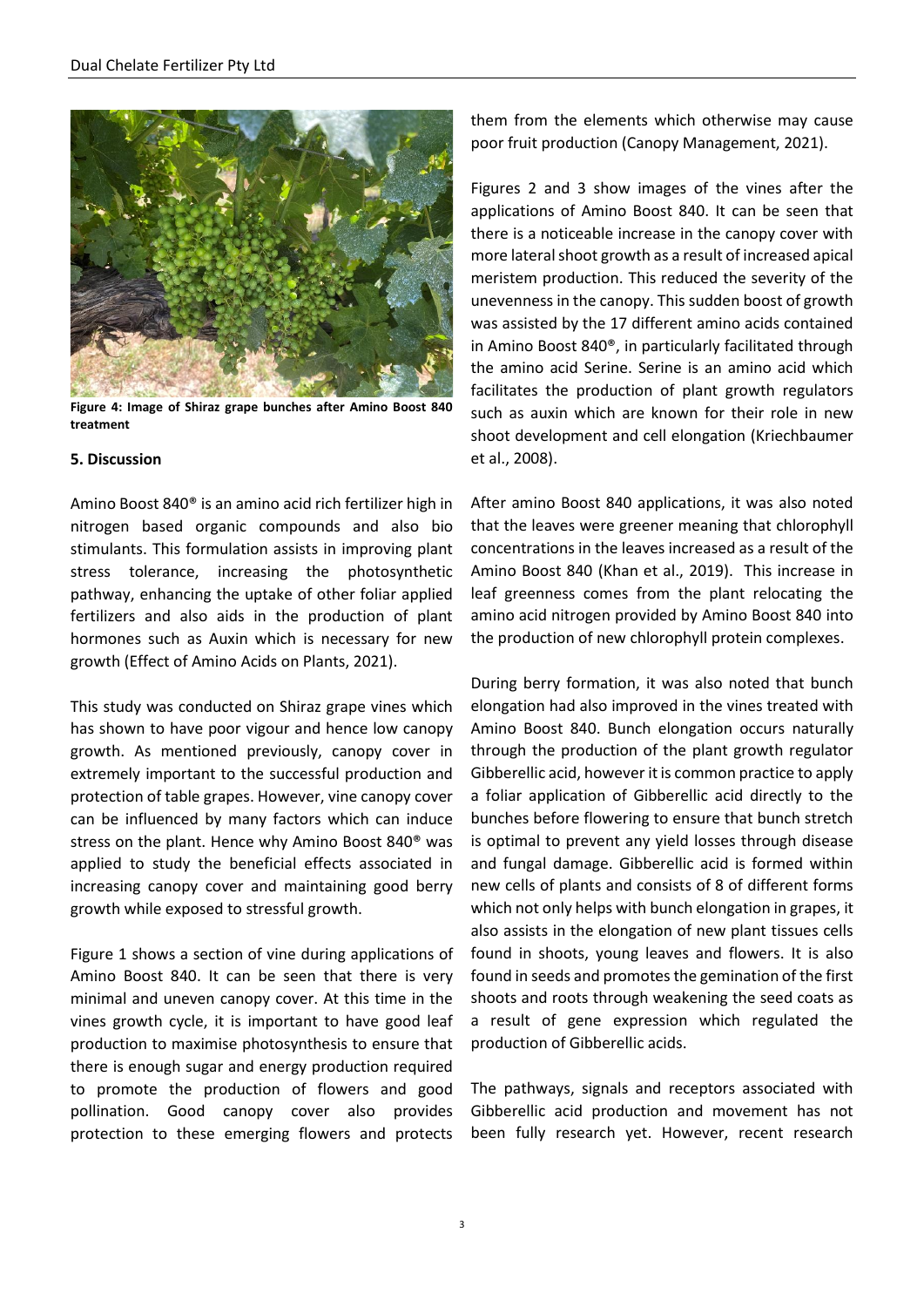shows that a growth receptor called DELLA along with other various proteins are involved in the production of Gibberellic acids naturally. DELLA is a growth inhibiting protein which is often seen in new cells. Gibberellic acid has now been proven to have an integral role in binding and destruction of these DELLA growth repressors by actively binding and destroying the compound and thus promoting the elongation and development of new cells. When there are more DELLA growth repressor proteins, production of Gibberellic acid increased by the plant as it is a pathway for increased growth (Harberd, Belfield and Yasumura, 2009). This mechanism is known as the GA-GID1-DELLA mechanism and untimely induces the breakdown of DELLA growth repressors through an upregulation of Gibberellic acids.

Amino Boost 840 assists in promoting the production of DELLA proteins which in turn increases the concentration of Gibberellic acids. Amino Boost 840 contains 85% amino acids which are naturally derived and consist of 17 different forms of amino acids. These amino acids can be used to make proteins which promote the influx of Gibberellic acids.

The farm manager also noted that there was a significant increase in yield production at harvest. Yield was approximately increased by 3 times the average yield from previous years. This increase in yields come from the amino acids contained in Amino Boost 840 which supply plants with enhanced processes such as photosynthesis and stomata activity are greatly increased as the plants do not need to spend time and energy on creating these amino acids to be used in proteins and other reaction. With more readily available amino acids, plant processes such as the photosynthetic reaction and stomata regulation are working more efficiently which results in the production of more available energy which the plant can use to promote the growth of more berries. These organically derived amino acids are also precursors to a number of key plant regulating hormones (such as auxin) and speed up enzymatic reactions which also provide an increase in plant growth.

#### **6. Conclusions**

In conclusion, using Amino Boost 840 will significantly increase the production of underperforming vines. It was observed that using fertigated and foliar applications of Amino Boost 840 improved the chlorophyll density, shoot production, canopy growth, bunch stretching and also yields Shiraz grapes. Amino Boost 840 promotes a healthy soil for roots and microbes, increases the plant energy efficiency usage through added amino acids, promotes abiotic stress tolerance, naturally chelating nutrients in the soil through amino acids and BAOM and also increase the mobility of nutrients through the plant system and directing nutrients to where they are in highest demand.

## **7. References**

Harberd, N., Belfield, E. and Yasumura, Y., 2009. The Angiosperm Gibberellin-GID1-DELLA Growth Regulatory Mechanism: How an "Inhibitor of an Inhibitor" Enables Flexible Response to Fluctuating Environments. *The Plant Cell*, 21(5), pp.1328-1339

Khan, S., Yu, H., Li, Q., Gao, Y., Sallam, B., Wang, H., Liu, P. and Jiang, W., 2019. Exogenous Application of Amino Acids Improves the Growth and Yield of Lettuce by Enhancing Photosynthetic Assimilation and Nutrient Availability. *Agronomy,* 9(5), p.266.

Kriechbaumer, V., Weigang, L., Fießelmann, A., Letzel, T., Frey, M., Gierl, A. and Glawischnig, E., 2008. Characterisation of the tryptophan synthase alpha subunit in maize. *BMC Plant Biology*, 8(1), p.44.

Mariani, L. and Ferrante, A., 2017. Agronomic Management for Enhancing Plant Tolerance to Abiotic Stresses—Drought, Salinity, Hypoxia, and Lodging. *Horticulturae*, 3(4), p.52.

Priya Chemicals. 2021. *Effect of Amino Acids on Plants*. [online] Available at: [http://www.priyachem.com/effect.htm#:~:text=Glycin](http://www.priyachem.com/effect.htm#:~:text=Glycine%20and%20Glutamic%20Acid%20are,This%20makes%20crops%20lush%20Green.) [e%20and%20Glutamic%20Acid%20are,This%20makes](http://www.priyachem.com/effect.htm#:~:text=Glycine%20and%20Glutamic%20Acid%20are,This%20makes%20crops%20lush%20Green.) [%20crops%20lush%20Green.](http://www.priyachem.com/effect.htm#:~:text=Glycine%20and%20Glutamic%20Acid%20are,This%20makes%20crops%20lush%20Green.)